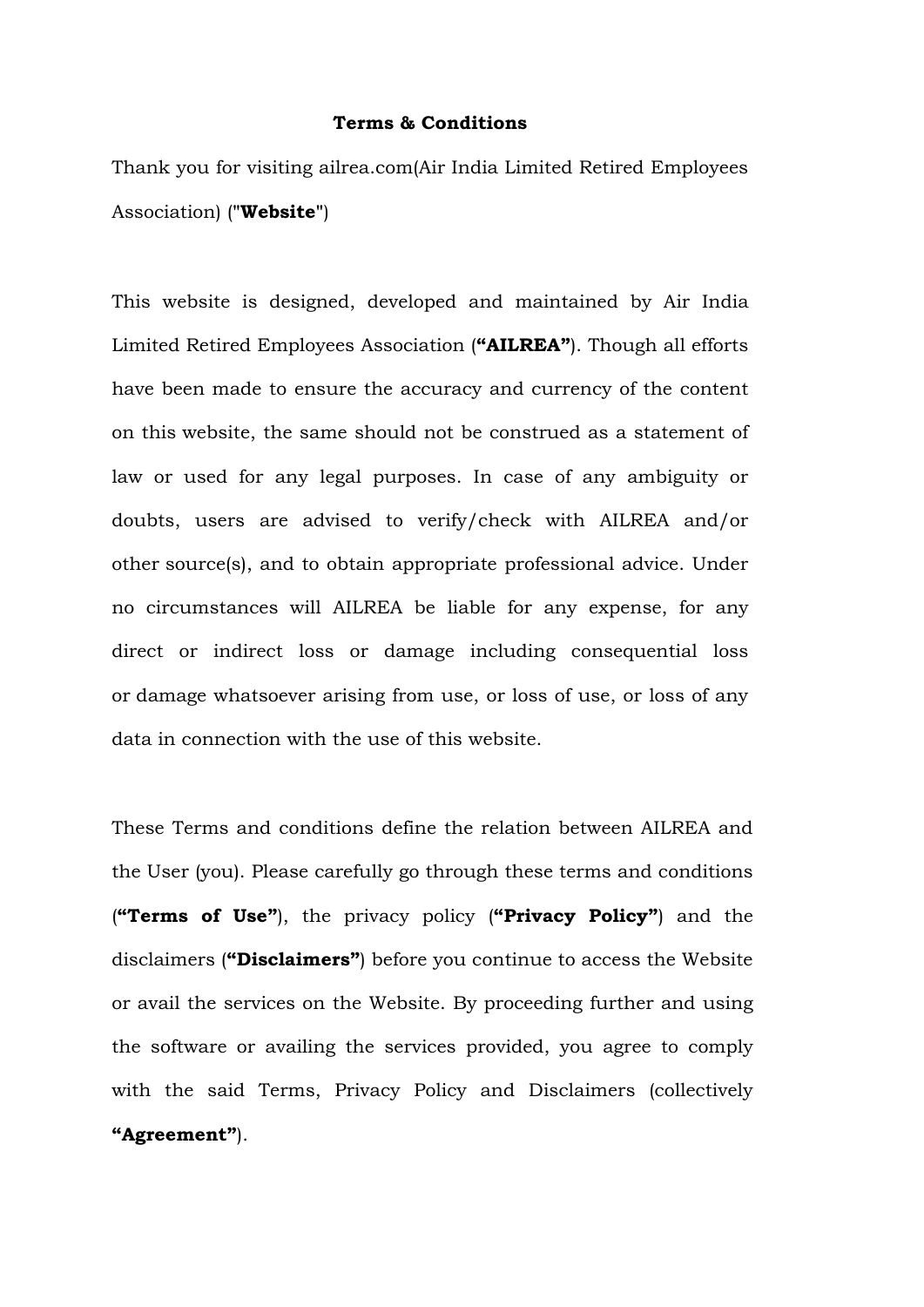By accessing this Website the User wishes to gain, for his/her own use, more information about AILREA and the Services offered by AILREA.

All the statements in these Terms apply to all users, and all users are therefore required to read and understand the Terms set out herein prior to accessing or utilizing any Services from the Website, failing which they are required to leave the Website immediately.

## **Representations:**

This Website ailrea.com is a resource for information purposes only. AILREA makes no endorsement of, is not responsible for and makes no representations or warranties with respect to links from this Website to other information, websites or entities. This Website is intended, but not warranted, promised or guaranteed, to be correct, complete, and up-to-date. AILREA expressly disclaims and will not be liable for any act or omission or any consequence of any act or omission by the User relying on material/information provided in this Website; and

Whilst every care has been taken in preparing the information and materials contained in this Website, such information and materials are provided "as is" without warranty of any kind, either express or implied. In particular, no warranty regarding non-infringement, security, accuracy, fitness for a purpose or freedom from computer viruses is given in connection with such information and materials.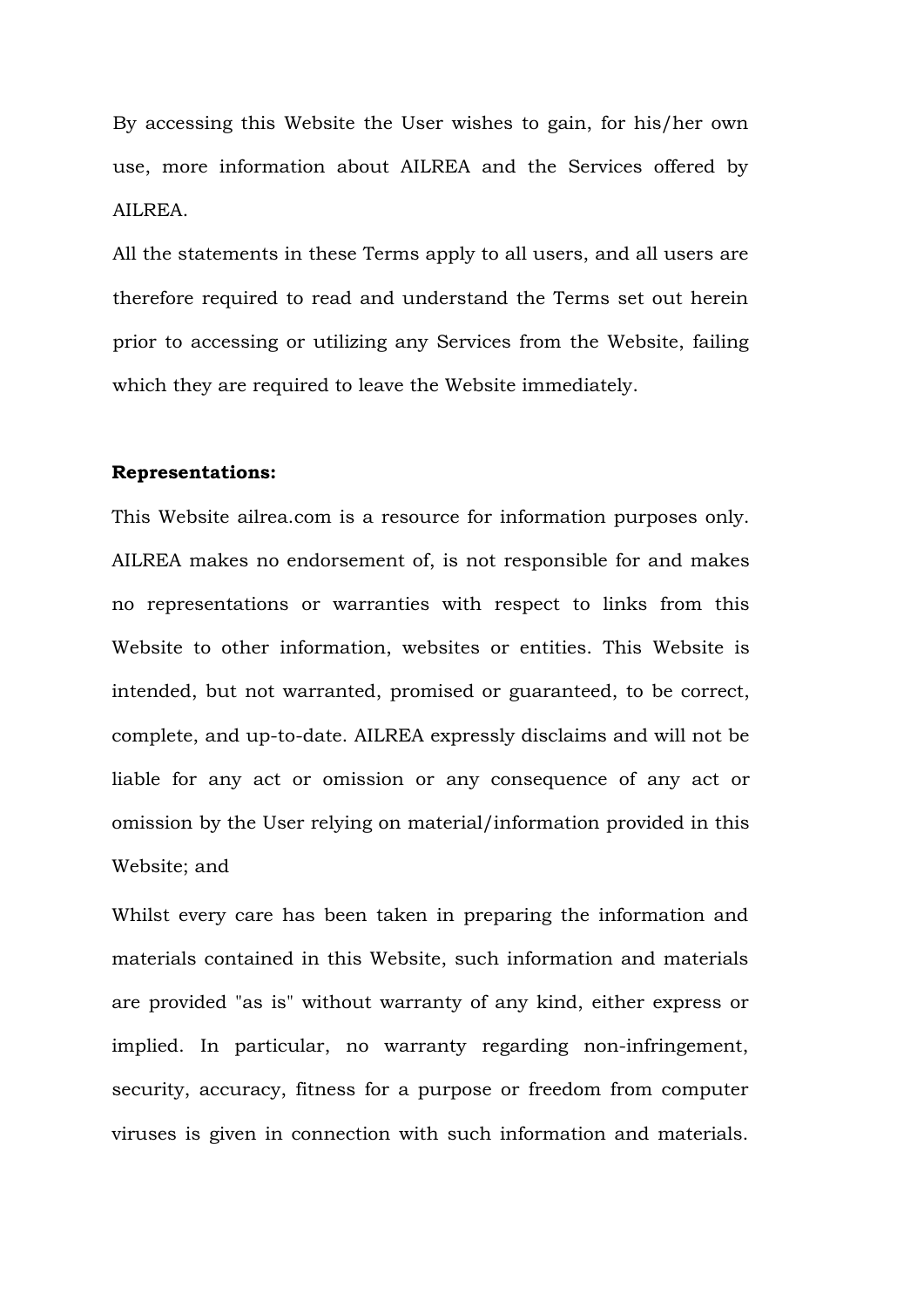AILREA assumes no liability for the interpretation and/or use of the information contained or referred to on this Website.

The information provided under this Website is available to you (**"User"**), solely for the purposes of information and for facilitating the process of availing Services by the User.

No representation is given that any Services discussed in or accessible through this Website are suitable for you or any particular person. You acknowledge that your use of this Website and any requests for information you have made as a result of visiting this Website have not been solicited by AILREA or any of its affiliates. The information contained on this Website is not intended to provide professional advice. Persons accessing these pages should obtain appropriate professional advice as necessary;

Due to the nature of the Internet, transactions may be subject to interruption, transmission blackout, delayed transmission and incorrect data transmission. AILREA is not liable for malfunctions in communications facilities which are not under its control that may affect the accuracy or timeliness of messages and transactions you send; and E-mail messages sent to AILREA over the internet cannot be guaranteed to be completely secure. AILREA is not responsible for any damages incurred by Users if they send a message to AILREA or its affiliates, or if AILREA or its affiliates send a message to them at their request, over the internet. AILREA is not responsible in any way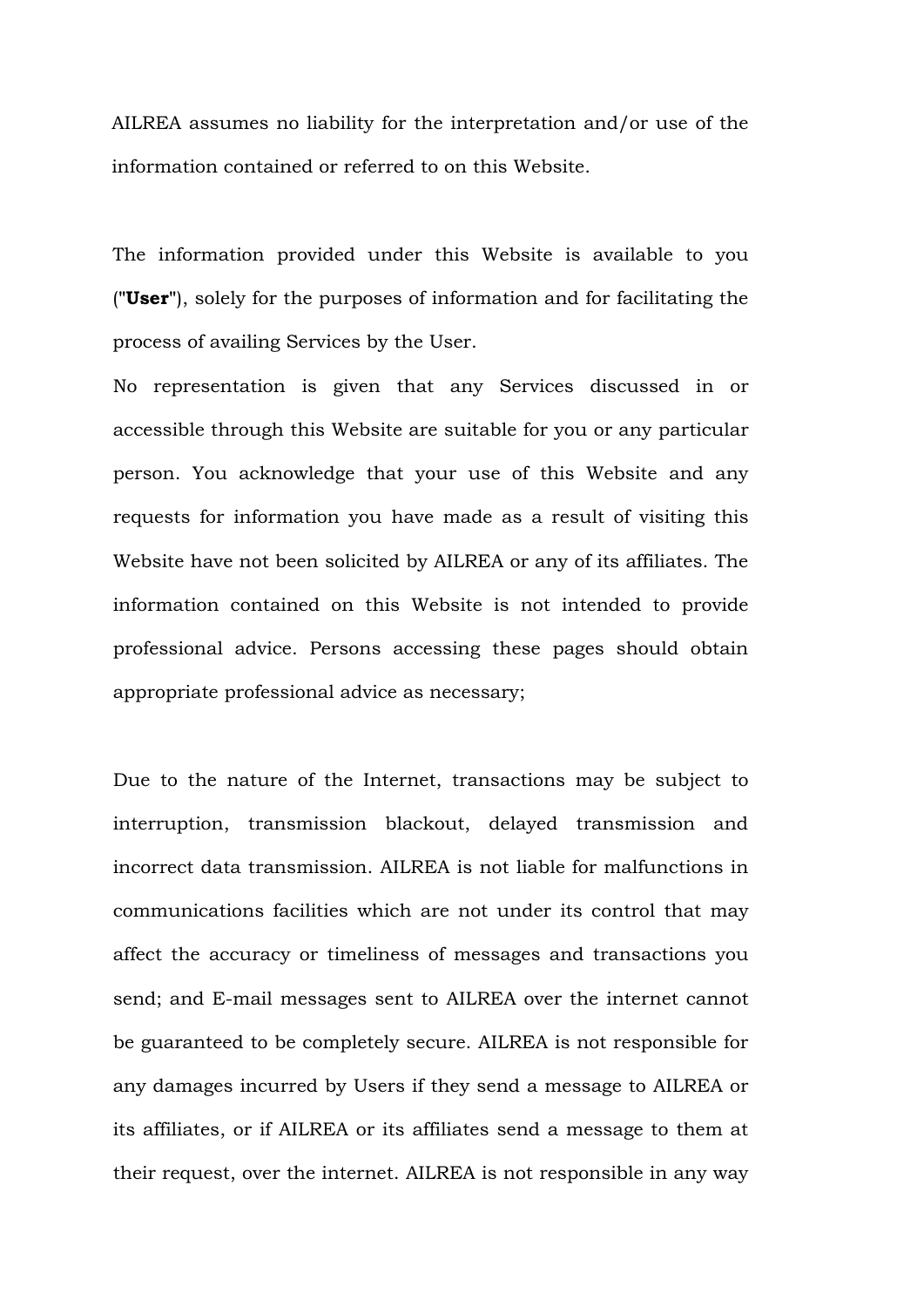for direct, indirect, special or consequential loss or damages arising out of the use of this Website.

We shall take appropriate measures to ensure that your information disclosed to us is kept secure, accurate and up to date however, we do not represent or warrant that the Website will be available to meet your requirements, or that access will not be interrupted, or that there will be no delays, failures, errors or omissions or loss of transmitted information, or that no viruses or other contaminating or destructive properties will be transmitted or that no damage will occur to your computer system. You have sole responsibility for adequate protection and back up of data and/or equipment and for undertaking reasonable and appropriate precautions to scan for computer viruses or other destructive properties. We make no representations or warranties regarding the accuracy, functionality or performance of any third party software that may be used in connection with the Website.

# **Membership Criteria:**

AILREA retains the absolute right to determine eligibility for subscription to any of the Services and reserves the right to refuse registration of or cancel accounts which are deemed to be inappropriate.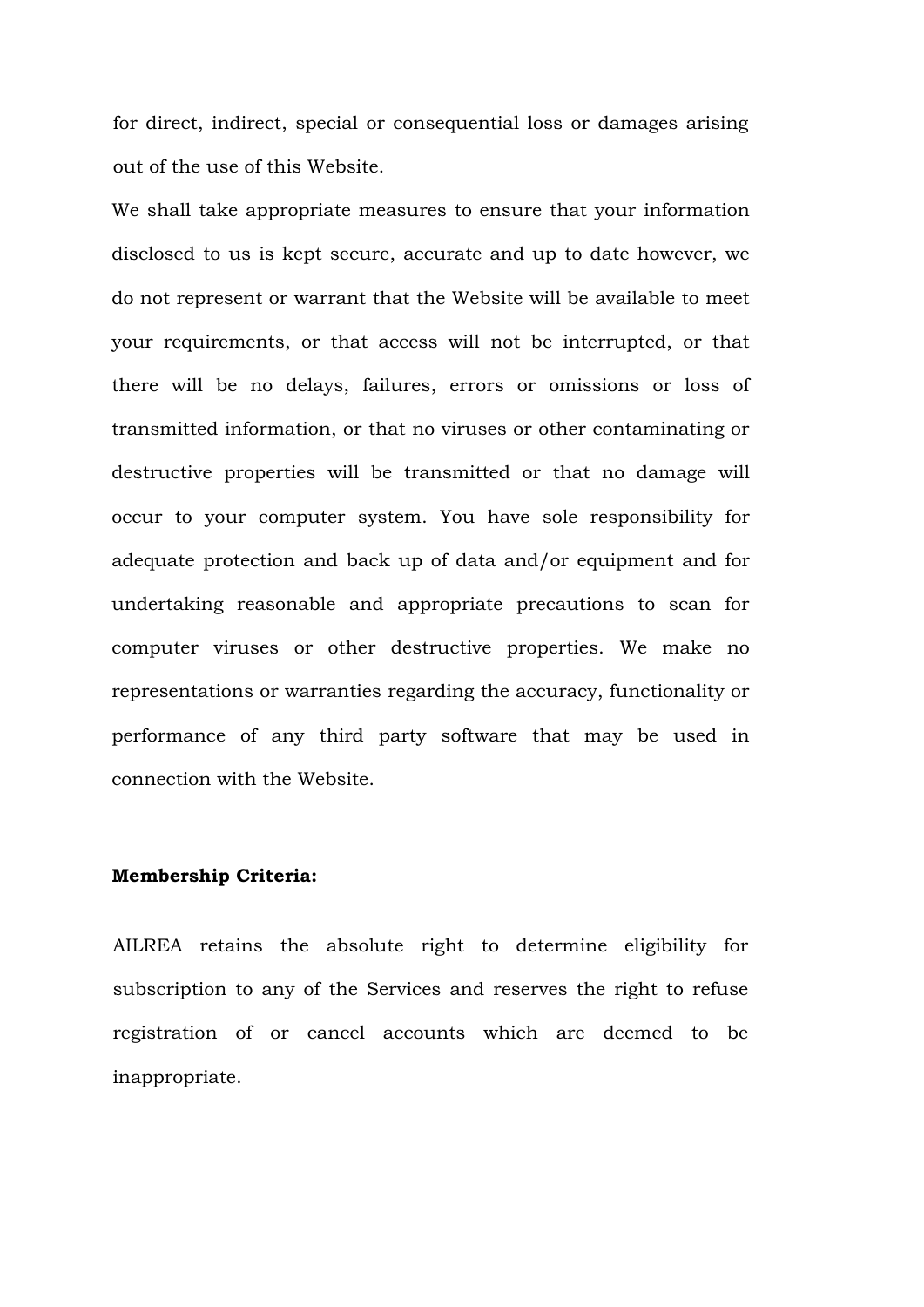#### **Account Details:**

The User shall fill a registration form in order to avail the Services provided by us. The User shall provide true, accurate, current and complete information as required by the registration form. As part of the registration process, the User shall provide an e-mail address and a password for the User's account on the Website. The User shall be responsible for maintaining the security of the User's account, passwords and files;

The information provided by you has been provided with bona fide intentions and is true and accurate to the best of your knowledge and belief.

You have not and will not misrepresent or provide any false personal details.

The entity or the person creating an account shall be deemed to be the account owner. For security reasons, only the account owner or any person designated by the account owner will be allowed to request for changes, cancellations or designate a new point of contact.

You will receive a password and account designation upon completion of the registration process. This account and password are personal to you and should not be disclosed to any other person and cannot and shall not be used by anyone else. It is also no transferable to anyone. The User shall be responsible for maintaining the confidentiality of password and login information and shall not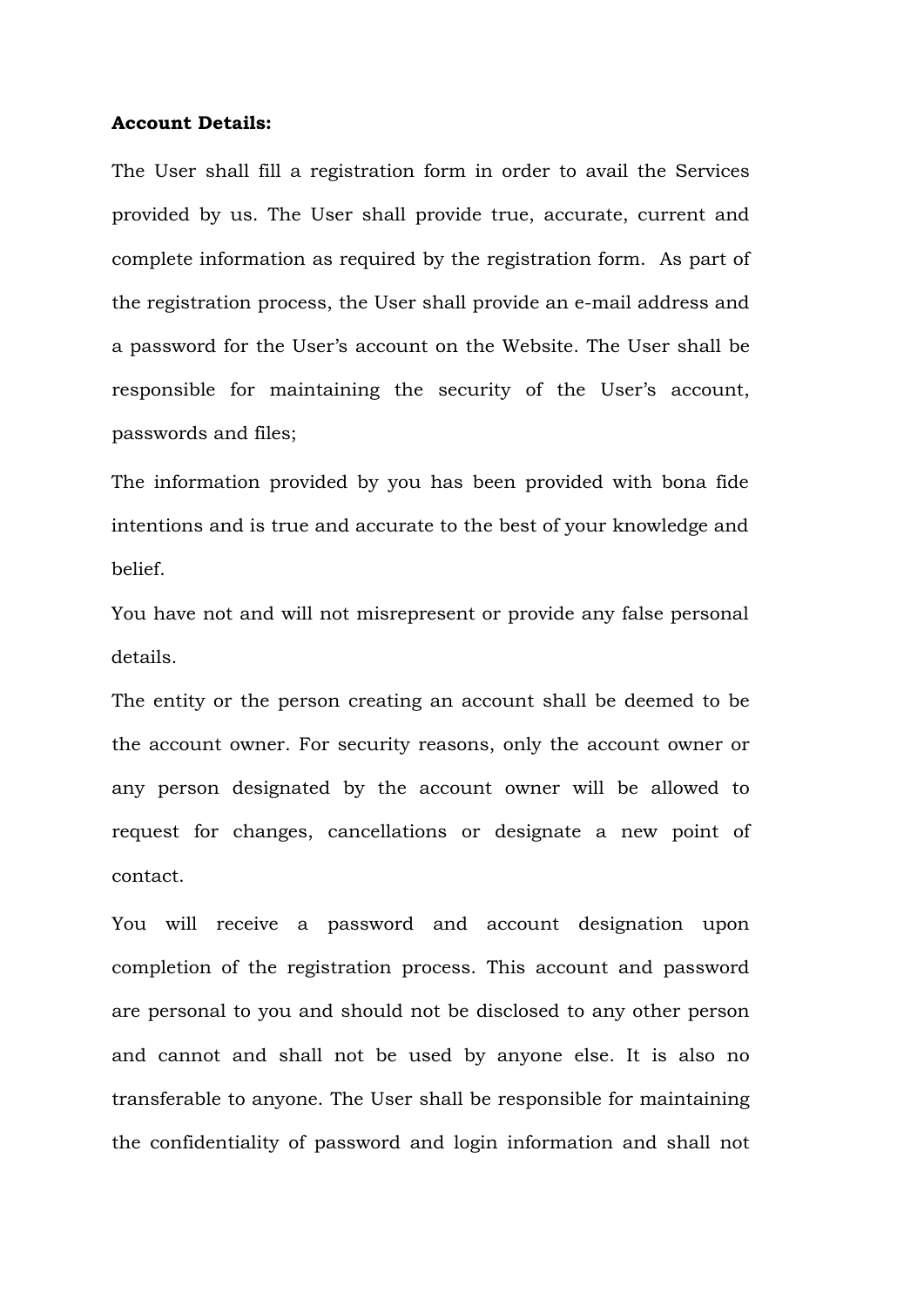use this Website for any unlawful purpose. Kindly ensure that you log out from your account at the end of each session of usage.

AILREA shall not be liable for any information provided by you, nor for any error and/or omissions and/or inaccuracy with regard to information so provided. In addition, AILREA shall not be liable for any loss or damages sustained by reason of such availability of information whether intentionally or inadvertently. AILREA makes no guarantees as to the validity, accuracy or legal status of any information provided by you.

AILREA shall not be held responsible in any way for direct, indirect, special or consequential damages arising out of any unauthorized use of the User's account. In the event of any unauthorized use of your password or account or any other breach of security, notify us immediately.

AILREA shall not take responsibility for resolving disputes between multiple persons claiming ownership of a single User account.

#### **User Responsibility:**

The User shall be allowed to view, post, publish, share ideas, opinions, recommendations, feedback or advice (**"User Feedback"**) in certain places on the Website and/or by email. By submitting User Feedback to AILREA via any method, the User hereby grants AILREA the right to use, post and disclose any User Feedback on the Website for lawful purposes without payment of ant charges, fees, royalty or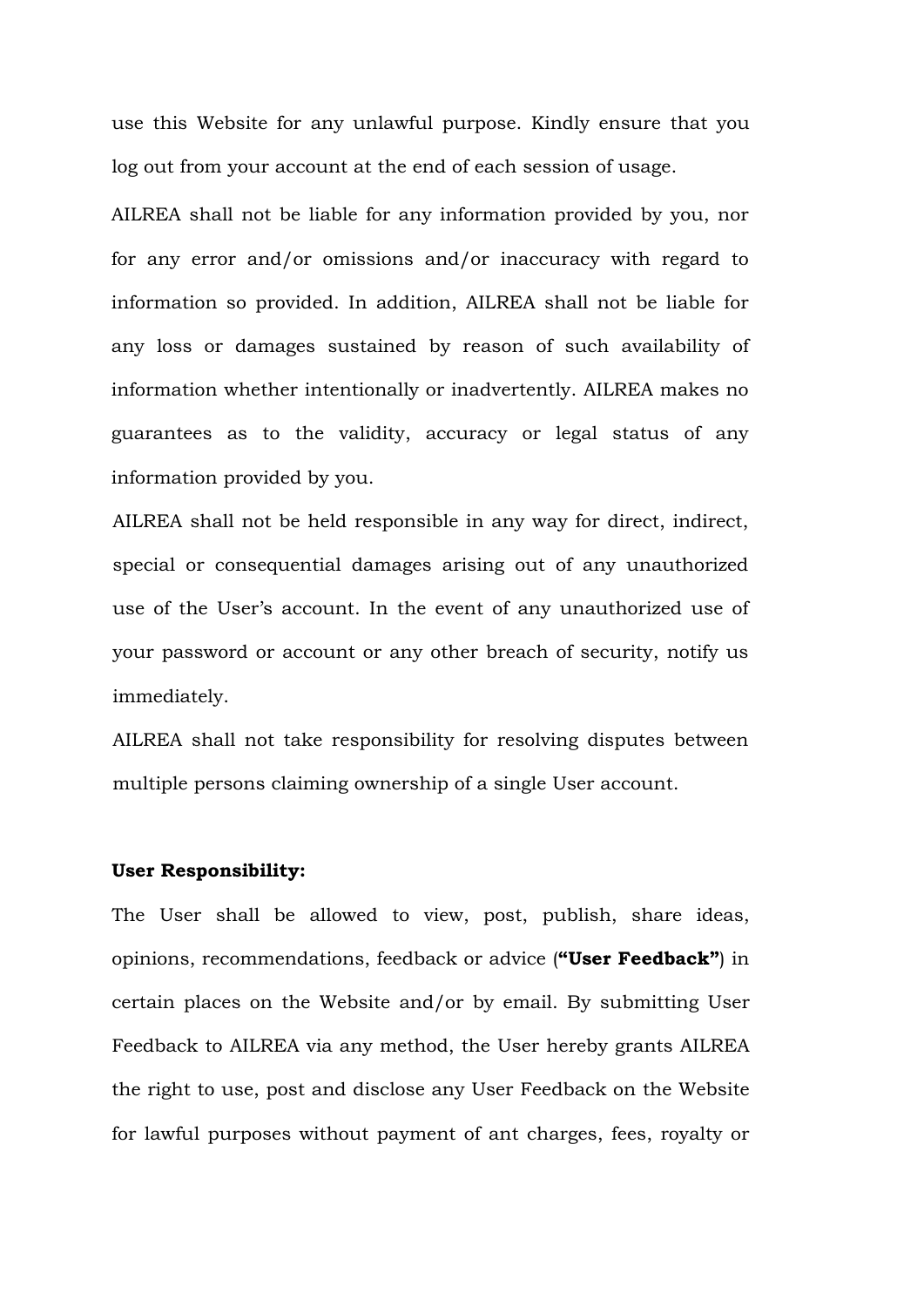any consideration of any nature whatsoever. This shall not in any manner imply any responsibility on AILREA.

The User agrees that he/she is solely responsible for the content that he/she chooses to submit for publication on the Website, including any feedback, ratings, or reviews (**"User Content"**) relating to the Services or Website. The role of AILREA in publishing User Content is restricted to that of an 'intermediary' under the Information Technology Act, 2000. The views and opinions expressed by a User are his own and do not reflect on AILREA. AILREA shall not be bound by the views and/or opinions expressed by a User nor shall it be bound to comply with the same. In no event shall the User or anyone else be entitled to any compensation or acknowledgement for AILREA's use of any User Feedback.

The User agrees that by providing information in this you have not: (i) submitted material unless you are the owner of such rights or have permission from their rightful owner to post the material and to on the Website; (ii) The User shall not utilize the Services or Website for submitting material that are unlawful, obscene, offensive or fraudulent content or activity such as advocating harm, interfering with or violating the integrity or security of a network or system, sending unsolicited abusive or deceptive messages, viruses or harmful code or violates any third-party rights, (iii) published falsehoods or misrepresentations that could damage AILREA, its brand or any third party; (iv) submitted material that is unlawful, obscene, defamatory, libellous, threatening, harassing, hateful,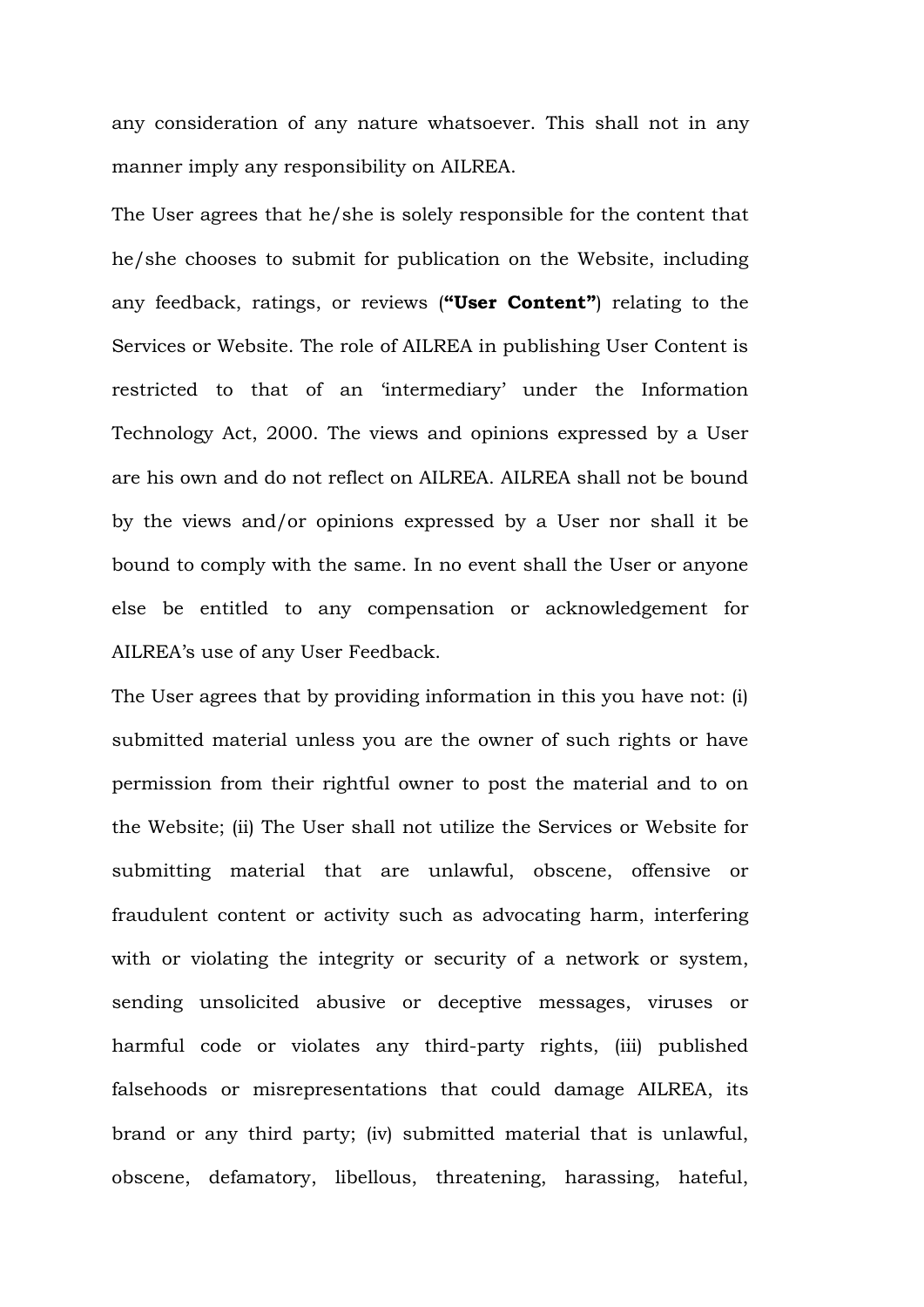racially or ethnically offensive, or encourages conduct that would be considered a criminal offense, give rise to civil liability, violate any law, or is otherwise inappropriate; (v) impersonated another person; (vi) sent or stored material containing software viruses, worms, Trojan horses or other harmful computer code, files, scripts, agents or programs; (vii) interfered with or disrupted the integrity or performance of our Website or the data contained therein; or (viii) attempted to gain unauthorized access to this Website or its related systems or networks; (ix) breaches or violates or amounts to unauthorised use of any registered or unregistered intellectual property rights such as copyrights, trademarks, designs etc. AILREA reserves the right to delete, pull down or remove any such information or posts from the Website as it chooses without giving any reasons therefore and without being liable or responsible or answerable in any manner whatsoever.

If you have inadvertently submitted any information to us, or you do not agree with the manner in which such information is collected, stored or used, or to enquire whether we are in possession of your personal data or if you require us to delete and destroy all such information provided by you, you may contact us by sending an email to connect@ailrea.com, and AILREA will take necessary action on being convinced of the genuineness of such a request.

The User shall not indulge in Hacking or other related activities. Hacking for the purpose of this Clause shall mean activities including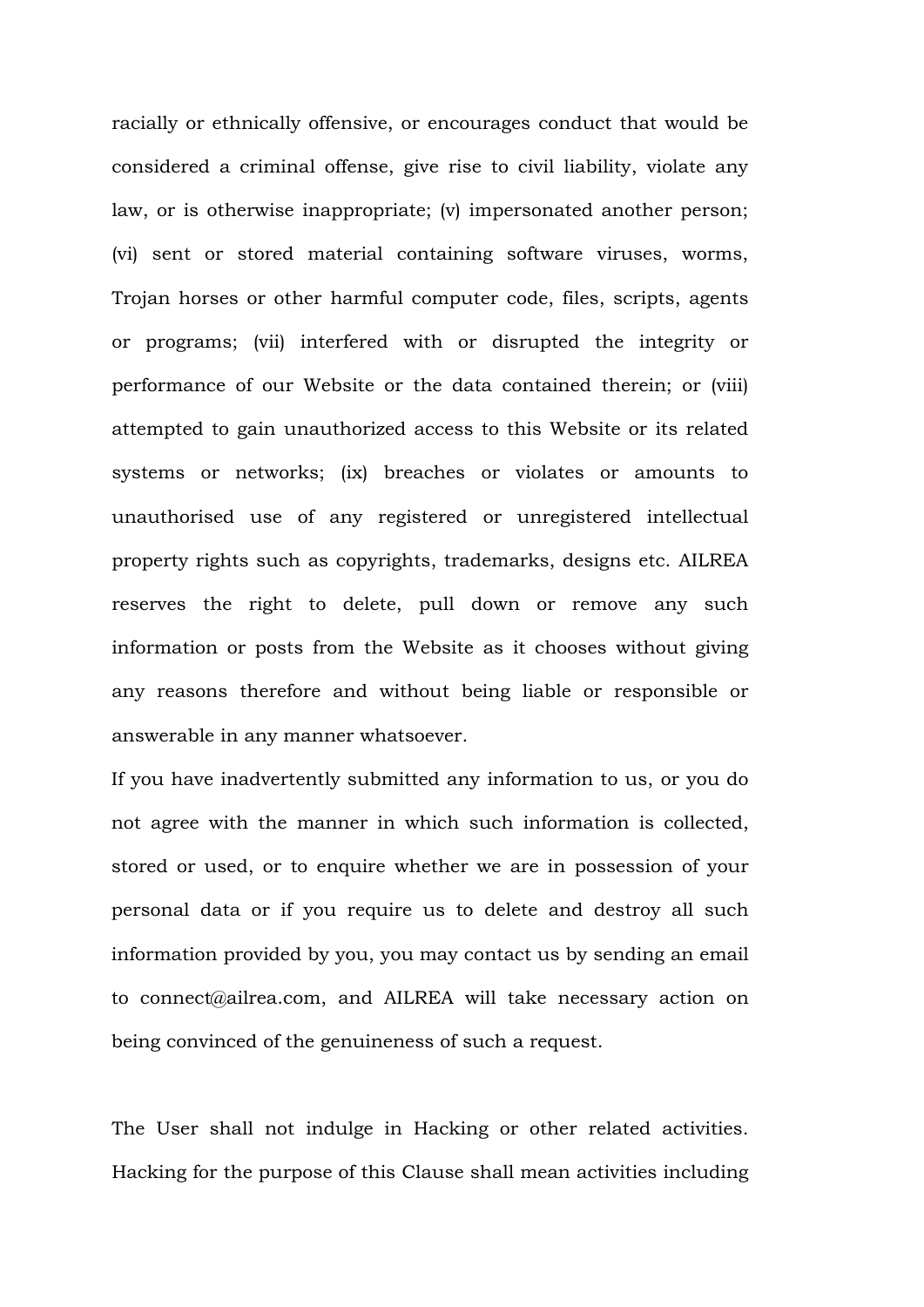but not limited to illegally or without authorization, accessing computers, accounts or networks, penetrating or attempting to penetrate security measures, port scans, stealth scans and other activities designed to assist in Hacking;

AILREA does not allow the use of anonymous proxy scripts on its Website. They can be very abusive to the server resources, affecting all users on that server. User shall not access or copy any portion of the Services through any automated viewing, downloading or crawling systems;

The User agrees and undertakes not to reverse engineer, modify, copy, distribute, transmit, display, perform, reproduce, publish, license, create derivative works from, transfer, or sell any information or software obtained from this Website

The User shall use the Services only in compliance with these Terms, Privacy Policy or other policies as may be furnished to the User and all applicable laws;

The User may not access or use any third party mailing lists in connection with preparing or distributing unsolicited e-mail to any third party;

The User shall be solely liable to separately back up his/her files and data that may be uploaded on the Website. Under no circumstances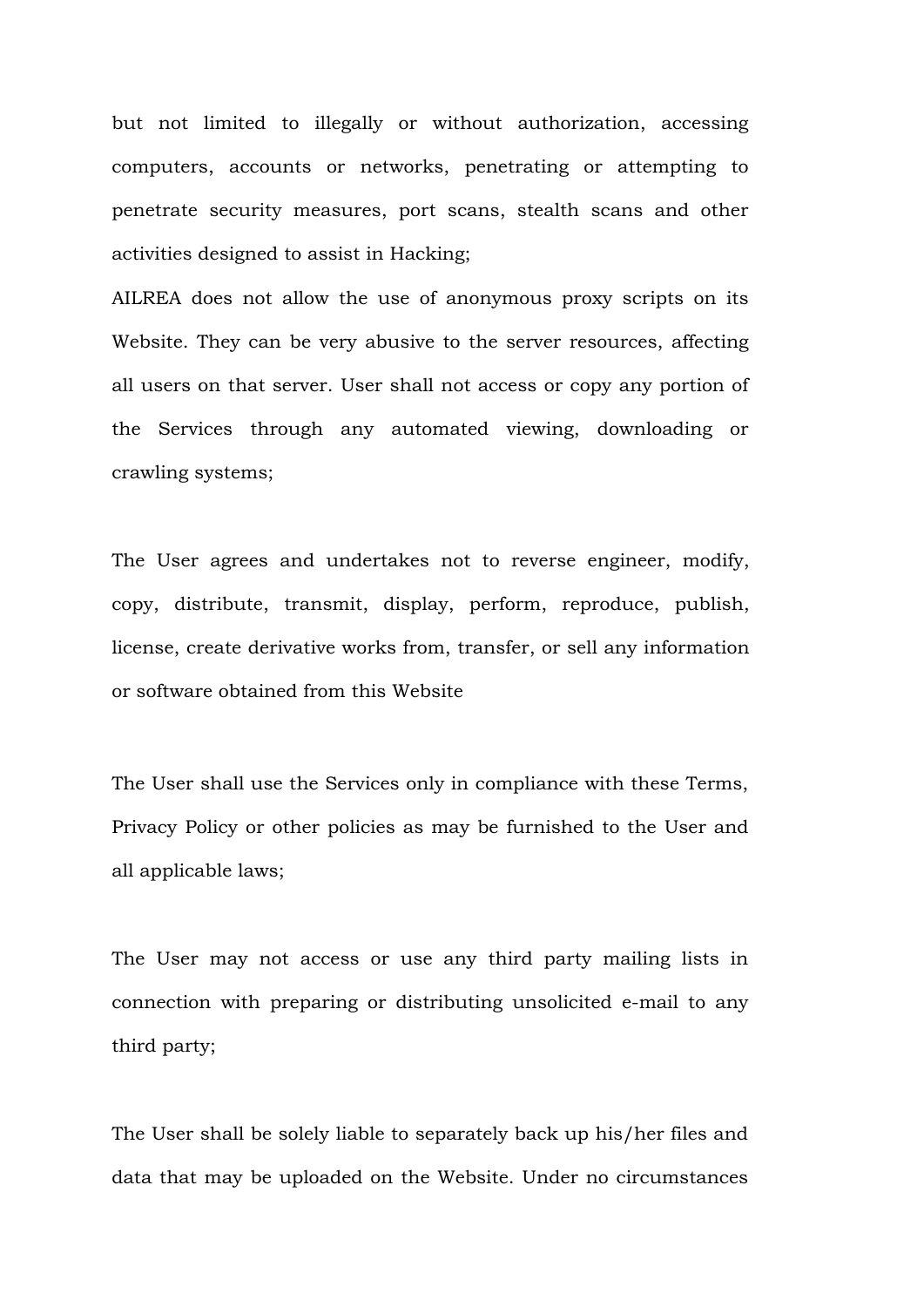will AILREA be liable to anyone for damages of any kind arising out of loss of User's files and/or data uploaded on the Website;

The User hereby agrees to indemnify and hold harmless the AILREA, its content providers and respective Committee members and officers against any damages, losses, liabilities, settlements and expenses in connection with any claim or action that arises from an alleged violation of the foregoing.

If you find that others aren't following these rules, you may report abuse.

# **Privacy Policy:**

The User hereby consents, expresses and agrees that he has read and fully understands the Privacy Policy of this Website. The User further consents that the terms and contents of such

Privacy Policy are acceptable to him. By submitting data to us or by using this Website, you consent to our use of such data, in the manner set out under the Privacy Policy and agree to be communicated by us to facilitate your usage of our Services.

Personal information provided by the User while registering on this Website or for the Services is done voluntarily;

We assure that the personal information collected from the Users shall be used as prescribed under the Privacy Policy; The User is therefore completely informed that AILREA accesses such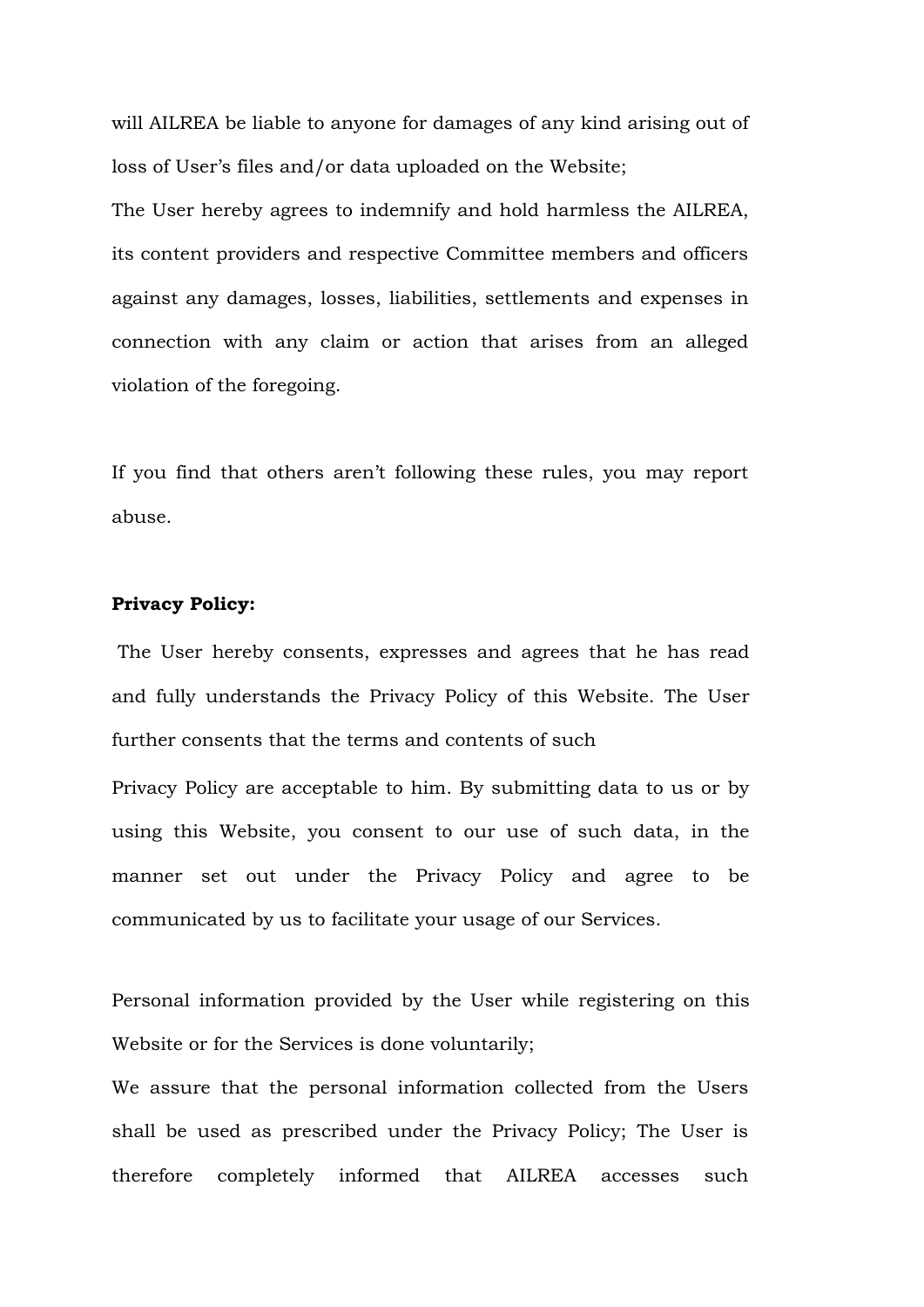information collected from the User in order to process, analyze, compile and exploit them, within the framework of the Privacy Policy; It is expressly agreed by the User that his/her personal information may be passed to a third party in order to deliver the Services requested by him/her; You also permit us to disclose your information to service providers, with whom AILREA has a contractual relationship, who help with our business operations and Services offered on the Website; and The User also acknowledges that he/she has been informed that AILREA may transmit such data at the request of a duly recognized law enforcement and governmental agencies.

Internet communications may be susceptible to interference or interception by third parties. We assume no liability for any disclosure of information due to any errors in transmission, unauthorized third party access to our Website and data bases or other acts of third parties, or acts or omissions beyond our reasonable control; and despite our best efforts, we make no warranties that the Website is free of infection by computer viruses or other unauthorized software. You should take necessary precautions while using the Website and take necessary steps in order to keep the Website secure. This includes clearing your Internet browser cookies and cache before and after using any services on the Website.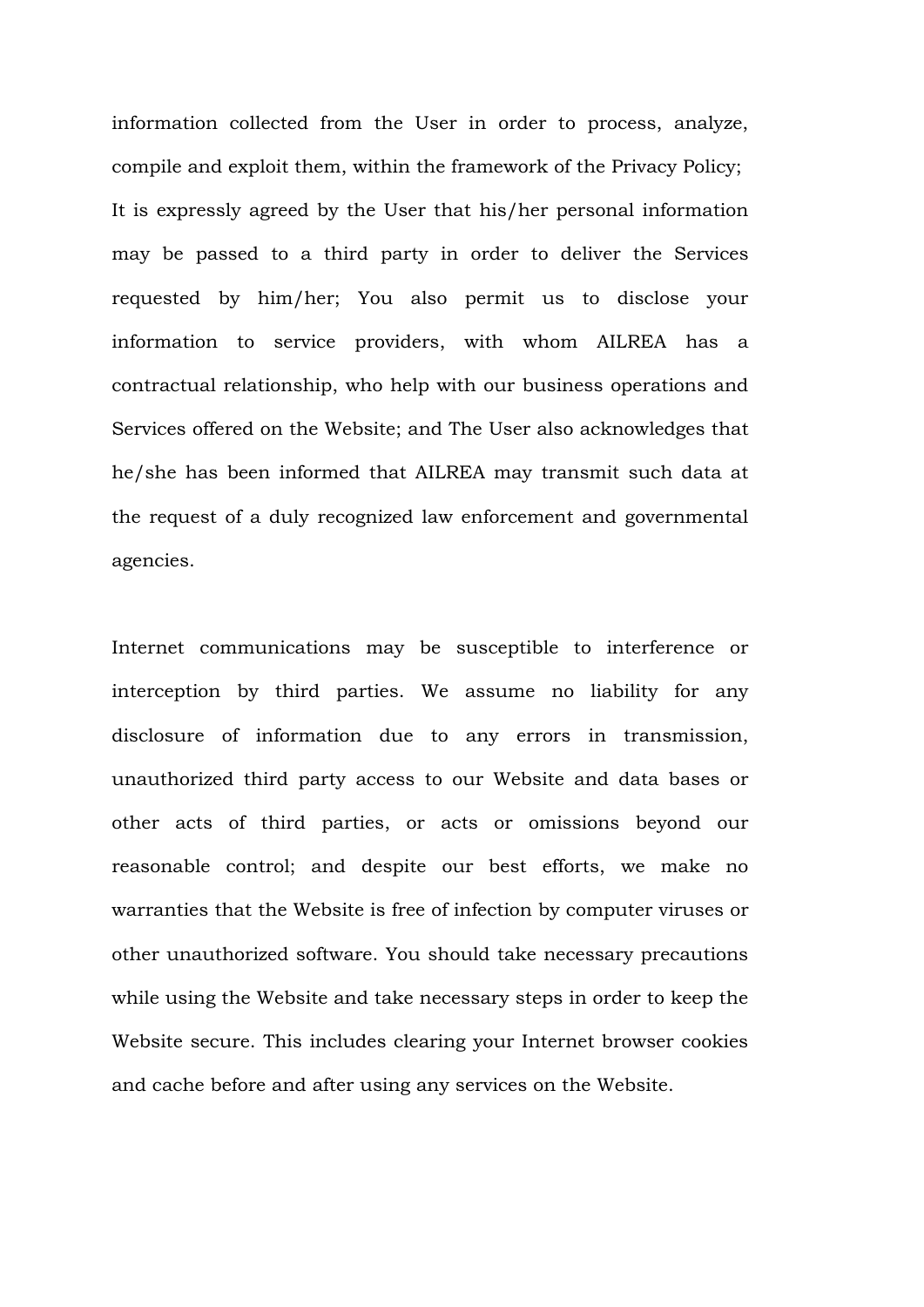#### **Disclaimers:**

The User hereby consents, expresses and agrees that he has read and fully understood the Disclaimers to this Website. The User further consents that the terms and contents of such Disclaimer are acceptable to him.

## **Intellectual Property:**

All rights are reserved by AILREA. The content, code and applications contained on this Website, under the domain ailrea.com are copyright protected. The materials on this Website are protected by copyright and no part of such materials may be modified, reproduced, stored in a retrieval system, transmitted (in any form or by any means), copied, distributed, used for creating derivative works or used in any other way for commercial or public purposes without AILREA's prior written consent; The User has no right to use or copy any of trade names, trademarks, service marks, logos, domain names, and other distinctive brand features of ailrea.mumbai.com as displayed on this Website

The content and information contained within the Website or delivered to you in connection with your use of the Website is the property of AILREA and any other third party (where applicable). The trademark, trade names and logos (the "Trade Marks") that are used and displayed on our Website include registered and unregistered Trade Marks of AILREA and other third parties;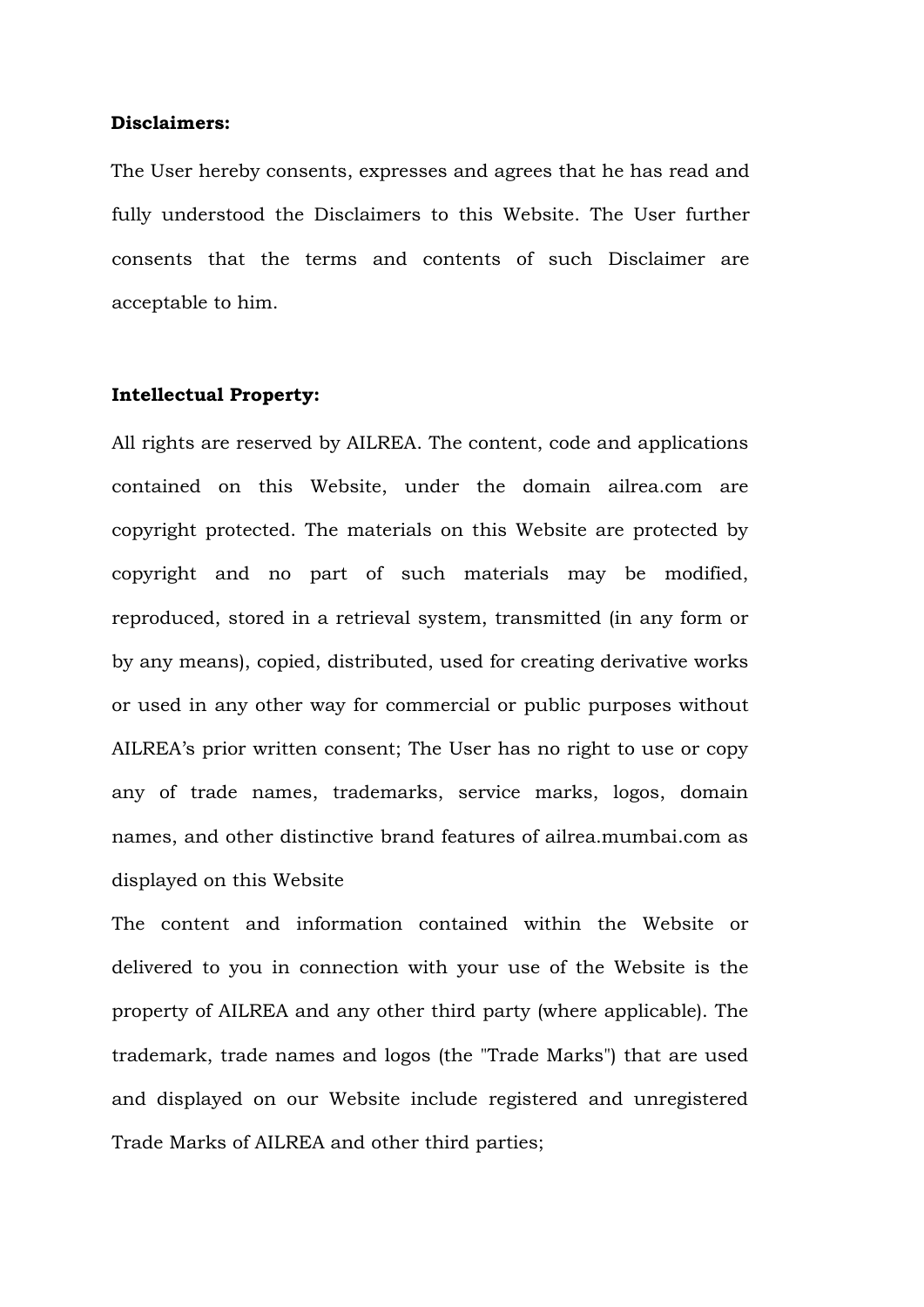Nothing on the Website should be construed as granting any license or right to use any Trade Marks displayed on our Website. AILREA shall retain all proprietary rights on the Website. Users are prohibited from using the same without written permission of the AILREA or such other parties;

Any violation of any person's or entity's intellectual property rights, rights of privacy, rights of publicity or other personal rights is prohibited. AILREA may remove or block User's access to content appearing on or through the Services in case of any such violation;

#### **Third Parties and Hyperlinks:**

This Website may provide hyperlinks to other locations or websites on the internet. These hyperlinks may lead to websites published or operated by third parties who are not affiliated with or in any way related to AILREA. They have been included in our Website to enhance your user experience and are presented for facilitating users and for information purposes only. We endeavour to select reputable websites and sources of information for your convenience. Please be mindful that when you click on a link and leave our website you will be subject to the terms of use and privacy policies of the other website that you are going to visit;

The display on this Website of any services offered by third parties does not in any way suggest that AILREA approves, endorses, recommends, guarantees or introduces any of these third parties or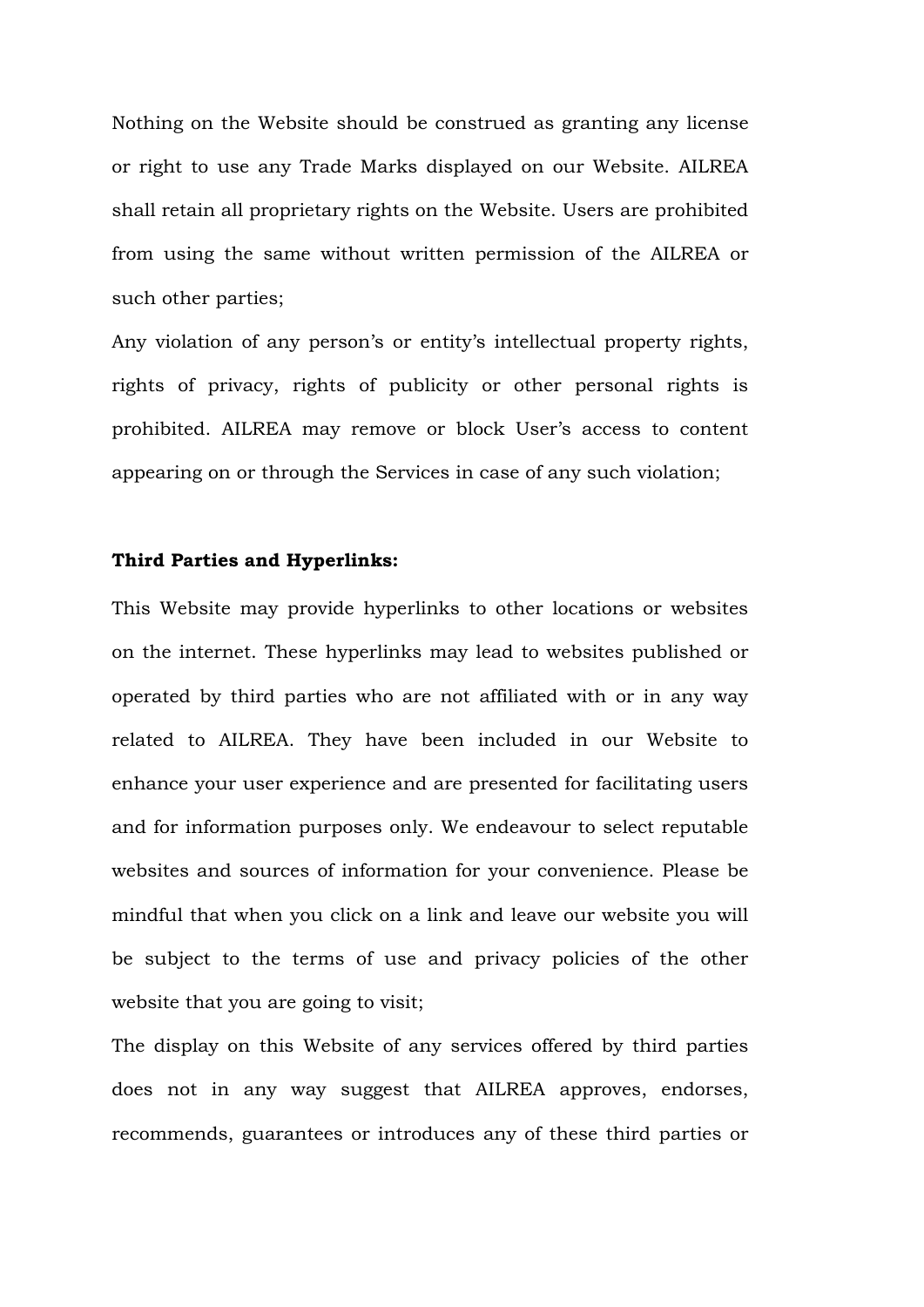products or extends any advice to the User about these third parties or their products;

We are not in any way responsible for the content of any externally linked website or webpage. You use or follow these links at your own risk and AILREA is not responsible for any damages or losses incurred or suffered by you arising out of or in connection with your use of the links. AILREA is not a party to any contractual arrangements entered into between you and the provider of the external website unless otherwise expressly specified or agreed to by AILREA .

AILREA does not guarantee the availability of such linked pages at all times. AILREA cannot authorize the use of copyrighted materials contained in linked websites. Users are advised to request such authorization from the owner of the linked website. AILREA does not guarantee that linked websites comply with Government of India Web Guidelines.

You must always obtain the prior written approval of AILREA before creating a hyperlink in any form from a third party website to this Website. AILREA may or may not give such approval at its absolute discretion; and ALREA reserves the right to object or disable any externally linked website to or from the Website.

# **Modification and Termination:**

These Terms may be modified at the discretion of AILREA and the User's usage of this Website shall be governed by the Terms in effect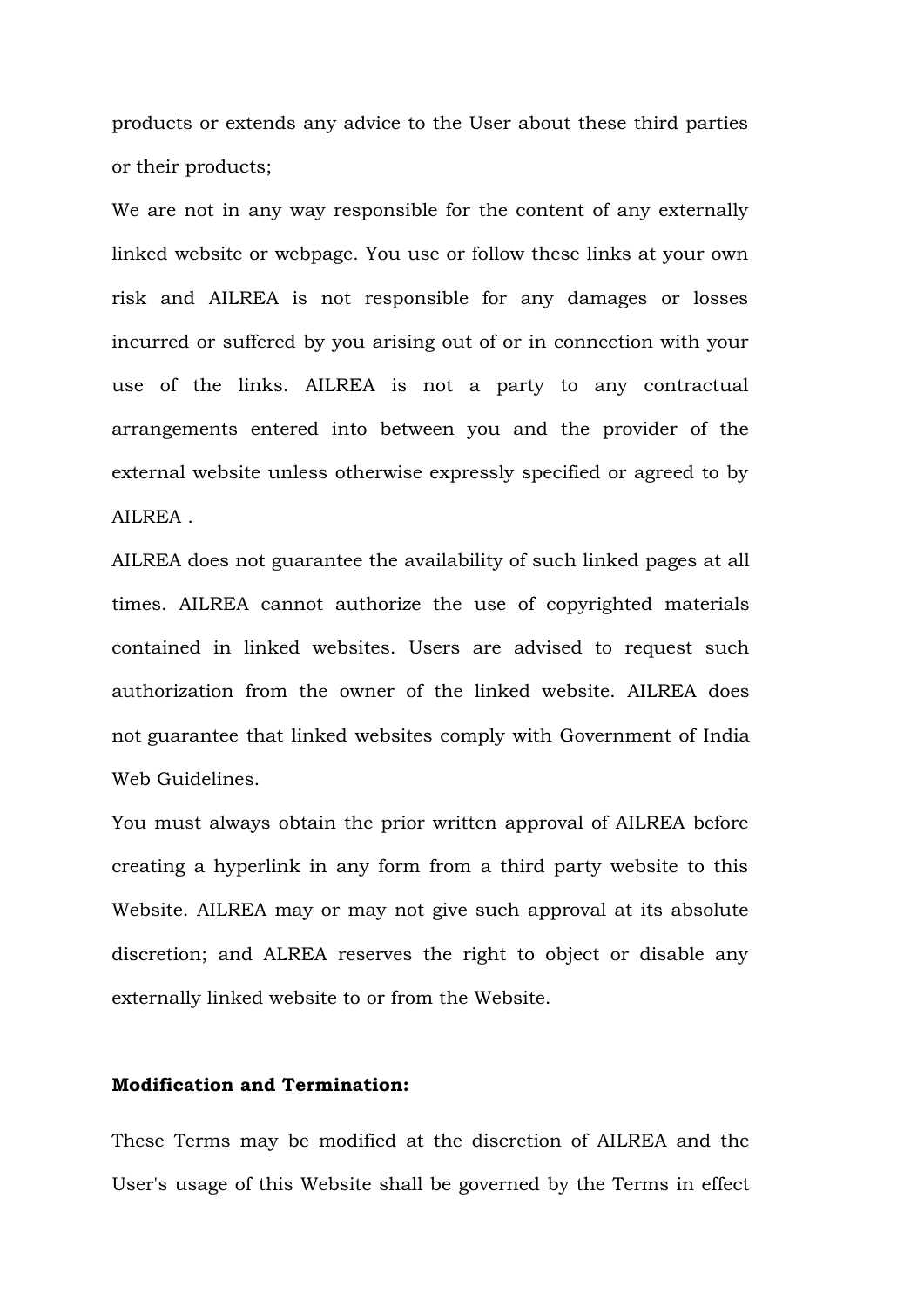at the time of usage. You are encouraged to review these Terms from time to time. If we materially change these terms, we will provide you with reasonable advance notice and the opportunity to review the changes, except (1) when we launch a new service or feature, or (2) in urgent situations, such as preventing ongoing abuse or responding to legal requirements. If you don't agree to the new terms, you should deactivate your account and stop using the services.

AILREA reserves the right to suspend, terminate or restrict the User's access to the entire or a section of this Website without notice and without liability. Further this limited license terminates automatically, without notice to you, if you are in breach of any of these Terms. Upon termination, you must immediately destroy any downloaded and printed materials.

# **Contact information for Grievance:**

In accordance with the Information Technology Act, 2000, and the rules made there under, if you have any grievance with respect to the Website or the service, including any discrepancies and grievances with respect to processing of information, you can contact our Grievance Officer on the email ID connect@ailrea.com

## **Governing Law and Dispute Resolution**